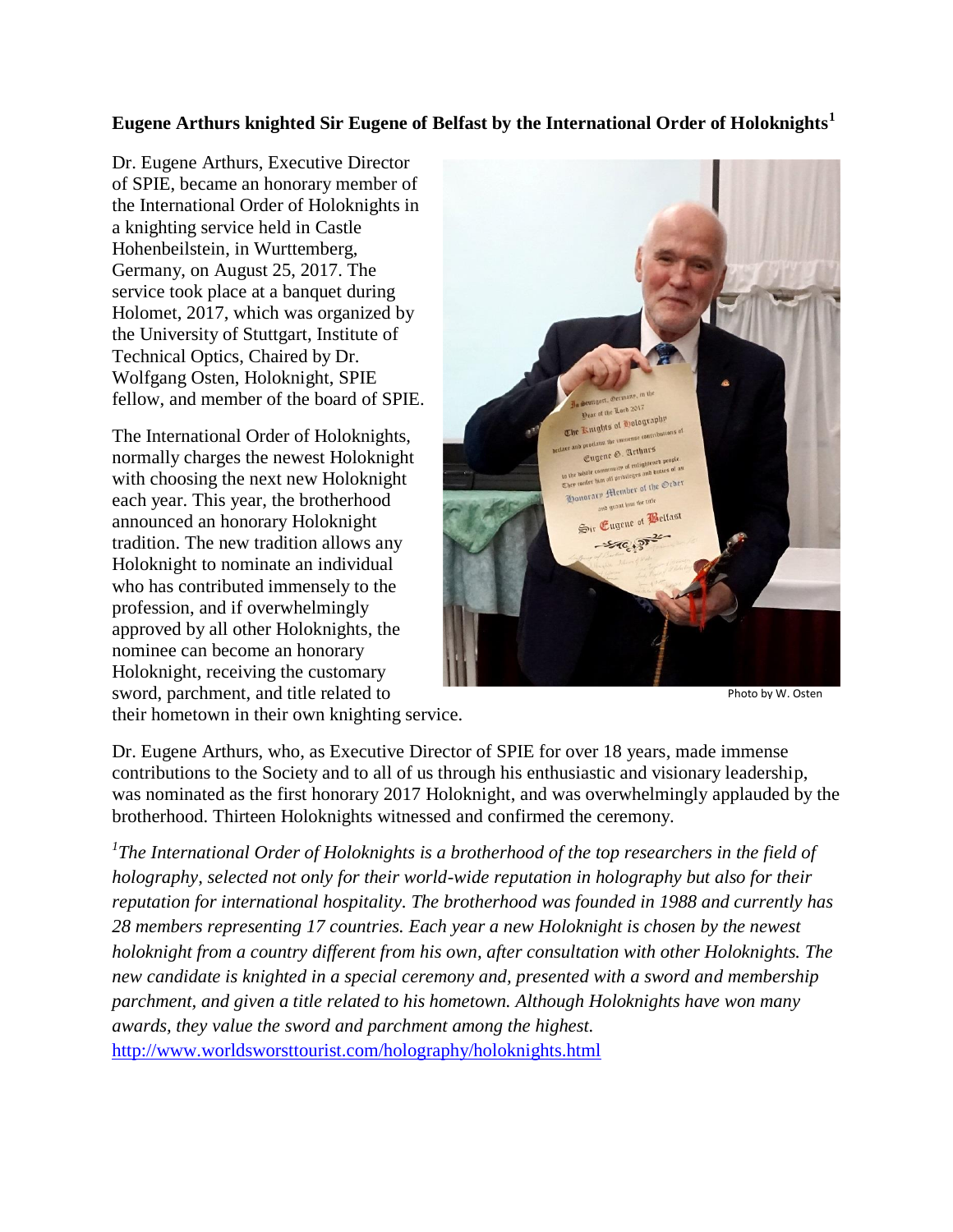

**Sir Jim of California, the most senior Holoknight at the banquet, reads the parchment, performs the knighting, and pronounces the new Holoknight, Sir Eugene of Belfast.**



**The Holoknight sword presented to Sir Eugene. The sword is a full sized, steel replica of one believed to be owned by Robin Hood.**